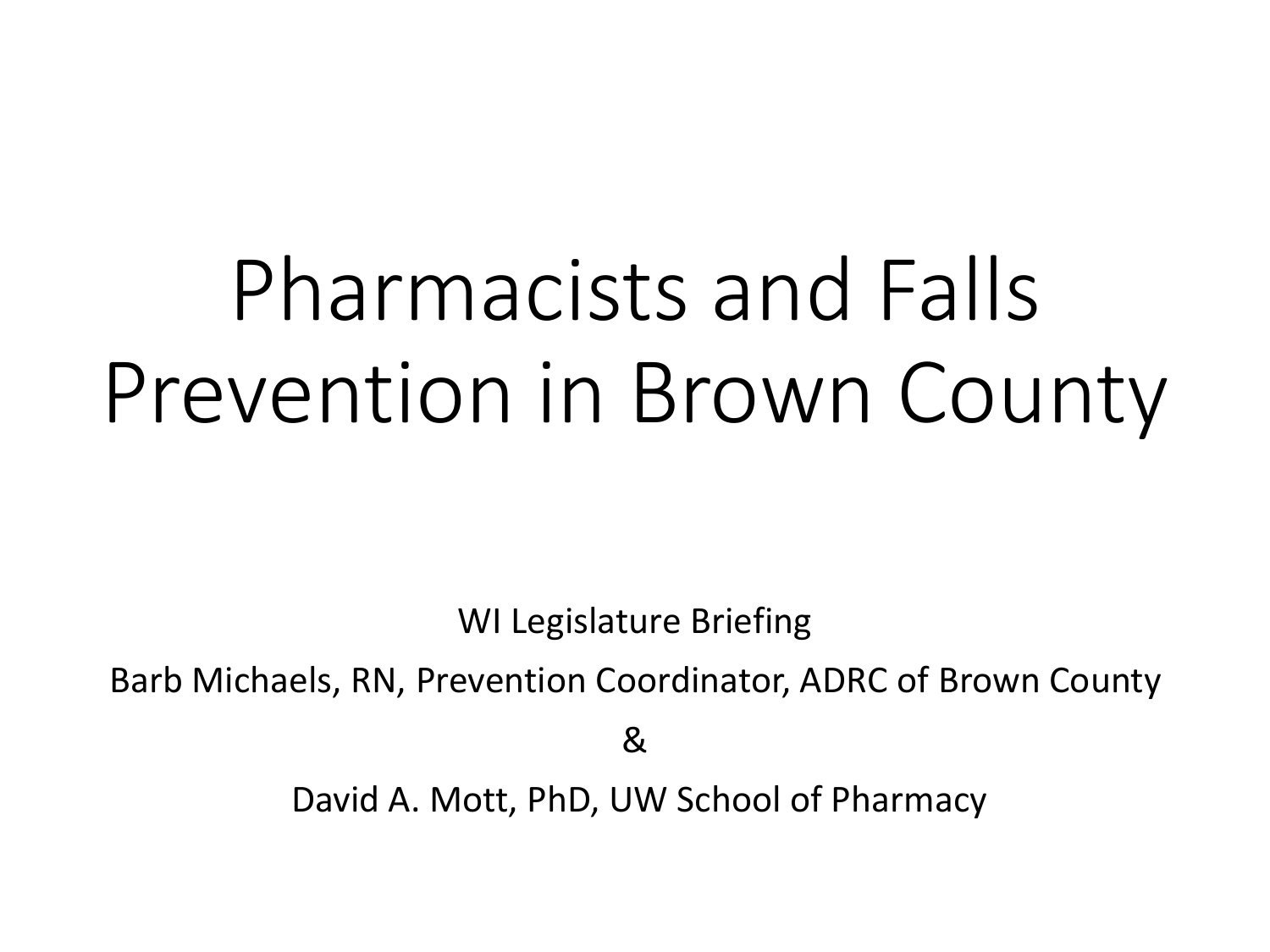### Situation in Brown County

- --Falls are increasing and costly
- --#1 injury in Brown County
- --Largest EMS provider Green Bay Metro Fire Dept, 1 of 18 FD's

|                         | 2013               | <b>YTD 2017</b>  |
|-------------------------|--------------------|------------------|
| 911 calls due to a fall | 125/month or 4/day | 150/month, 5/day |

#### --Wisconsin Hospital Association Data

| <b>WHA Data</b>                                          | <b>CY2013</b>  | <b>CY2016</b>     |
|----------------------------------------------------------|----------------|-------------------|
| Patients admitted<br>to GB ERs due to<br>accidental fall | 7,863 (21/day) | 8,432<br>(23/day) |
| Charges                                                  | \$14,894,111   | \$18,866,363      |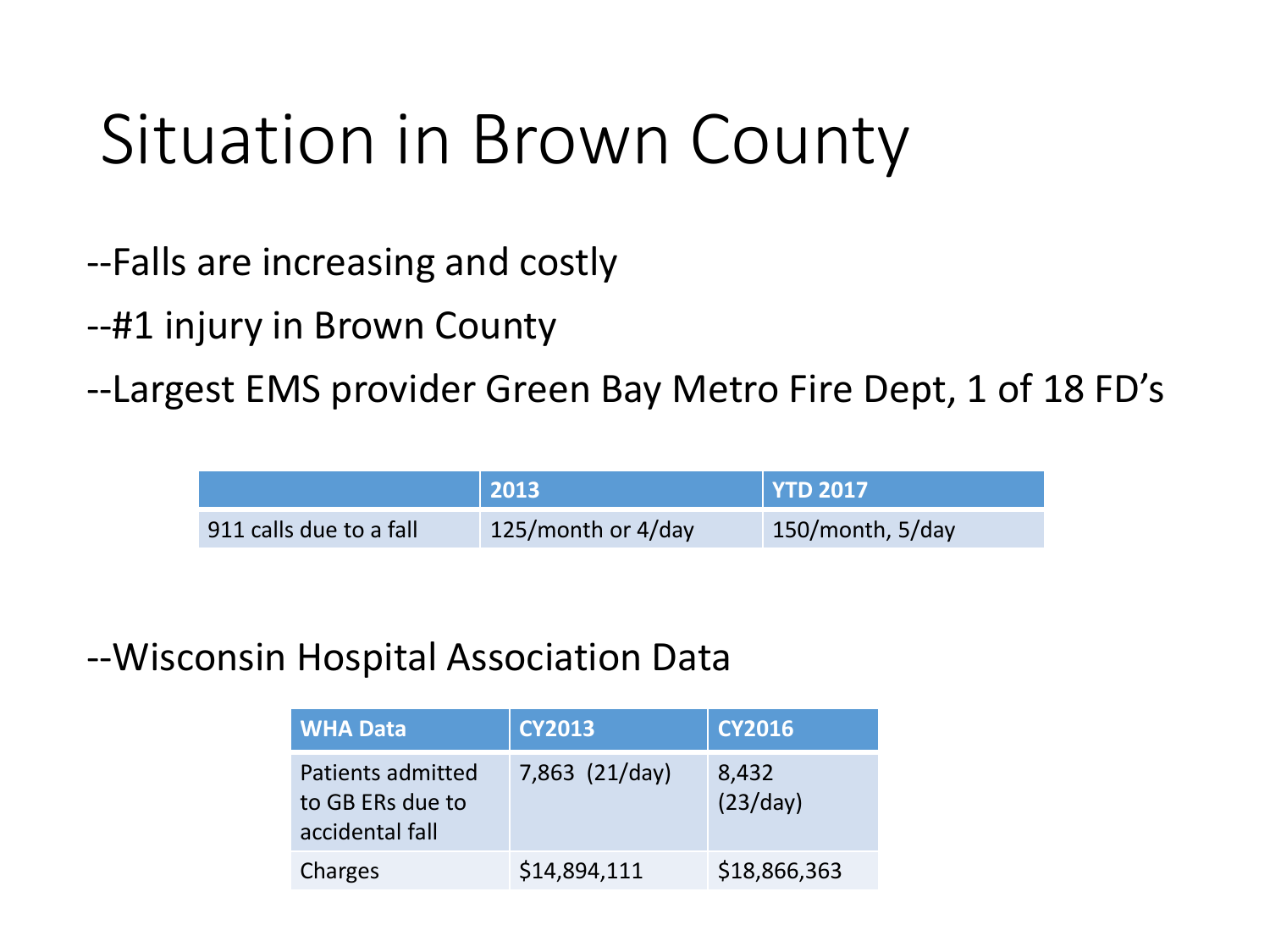### Situation in Brown County

#### --ER costs increasing

|                     | 2011-2014                                         |
|---------------------|---------------------------------------------------|
| <b>BROWN COUNTY</b> | 64% increase in ER Falls<br>Charges among age 65+ |

Source: reported 2.24.17 by Breanna Hopkins, WIHA, WISH data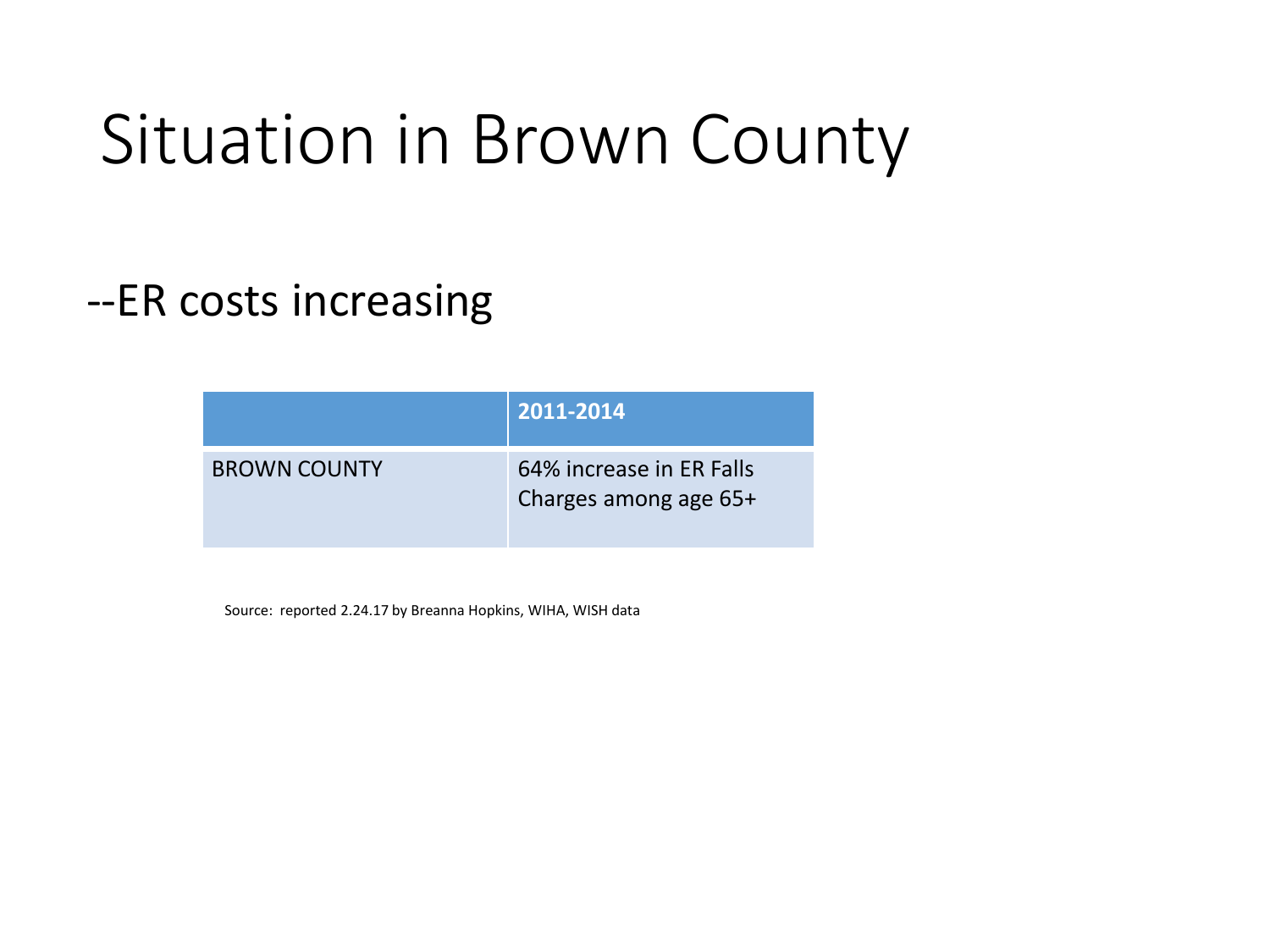## Role of ADRC in Brown County

- Problem and costs motivate medical providers and community organizations to work together on solutions
- Fall Prevention Activities
	- 2005 current: Evolution of Prevention Coalition with fall prevention goals
		- 4 Green Bay hospitals
		- Higher education (Bellin College, UWGB, NWTC)
		- Fire department
		- Public Health
		- Streu's Pharmacy
		- Northeast WI Regional Trauma Advisory Council
		- UWSOP
		- MetaStar
		- ADRC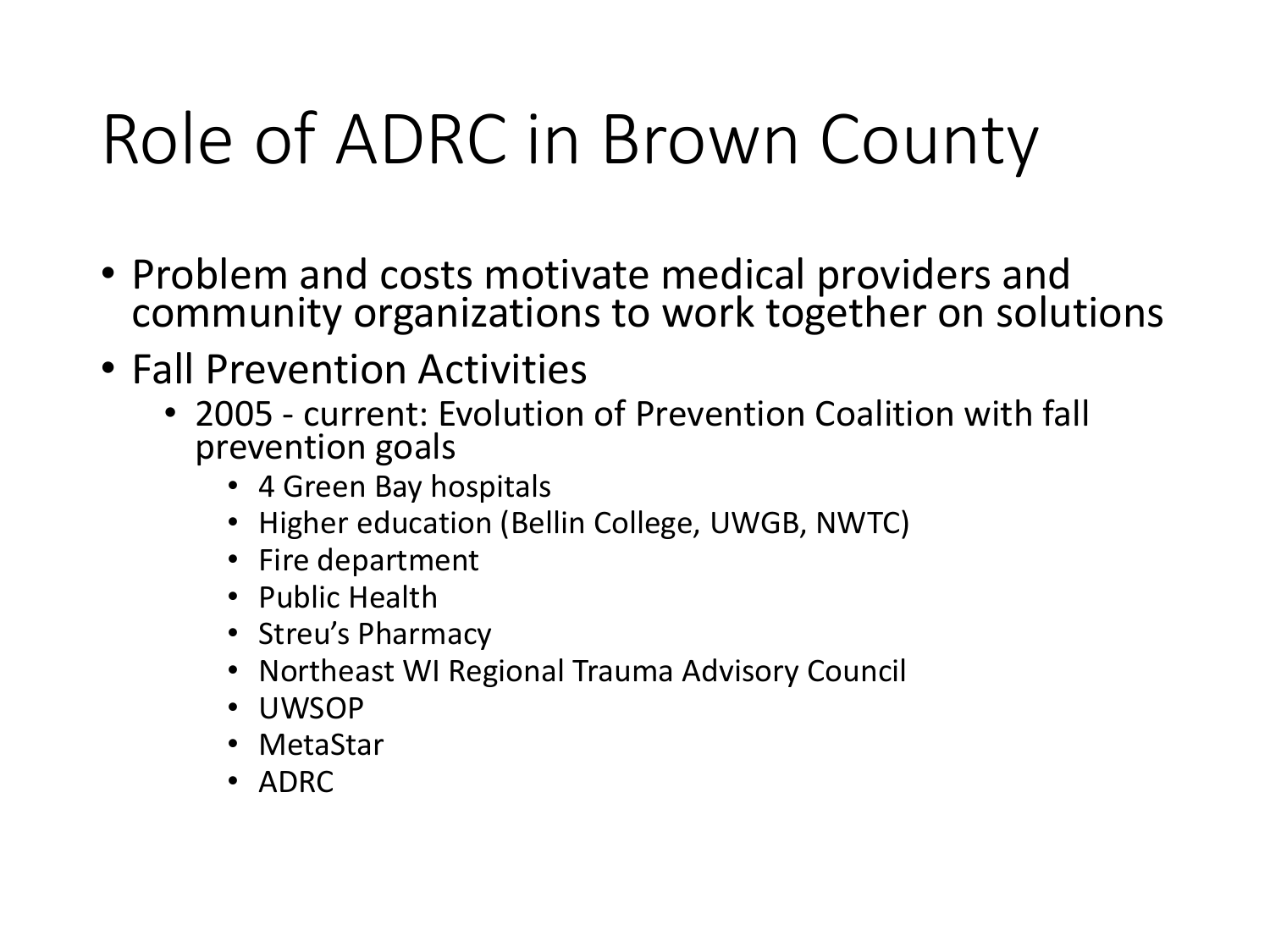### Coalition Steering Committee Partners



#### **BROWN COUNTY PREVENTION COALITION**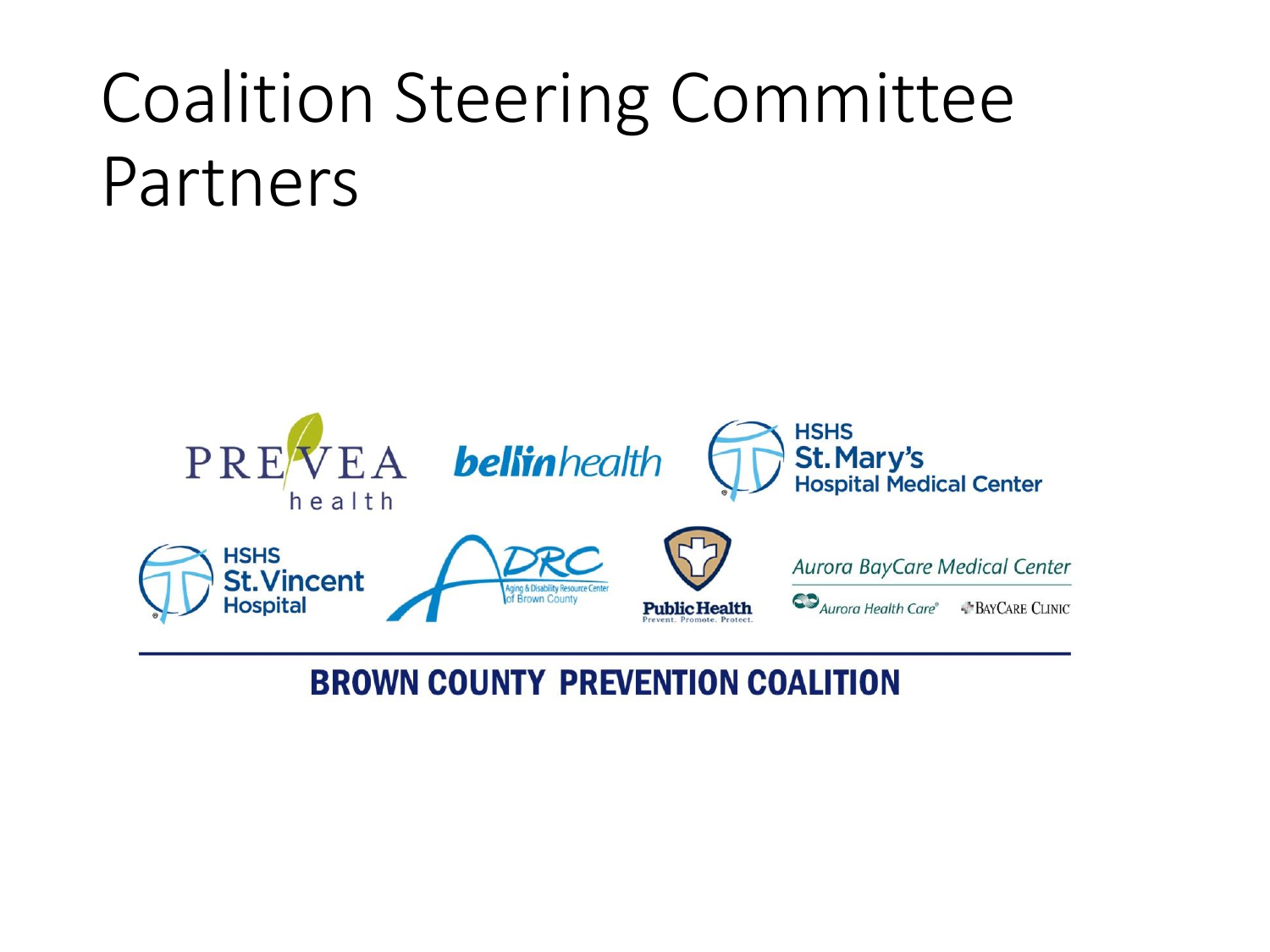## Approaches to Falls Prevention

- Consumer Education for older adults
	- Routine classes offered on falls prevention topics
	- Common awareness brochure
	- Balance Screenings
	- In-home fall risk screenings
	- Media publications by experienced fallers (peer to peer)
- Provider education hosting local CME's, CEU's
- ER and EMS staff (on-site) referring fallers to community resources
- Updating goals for 2018+ and building plan for wider community engagement (other professional networks)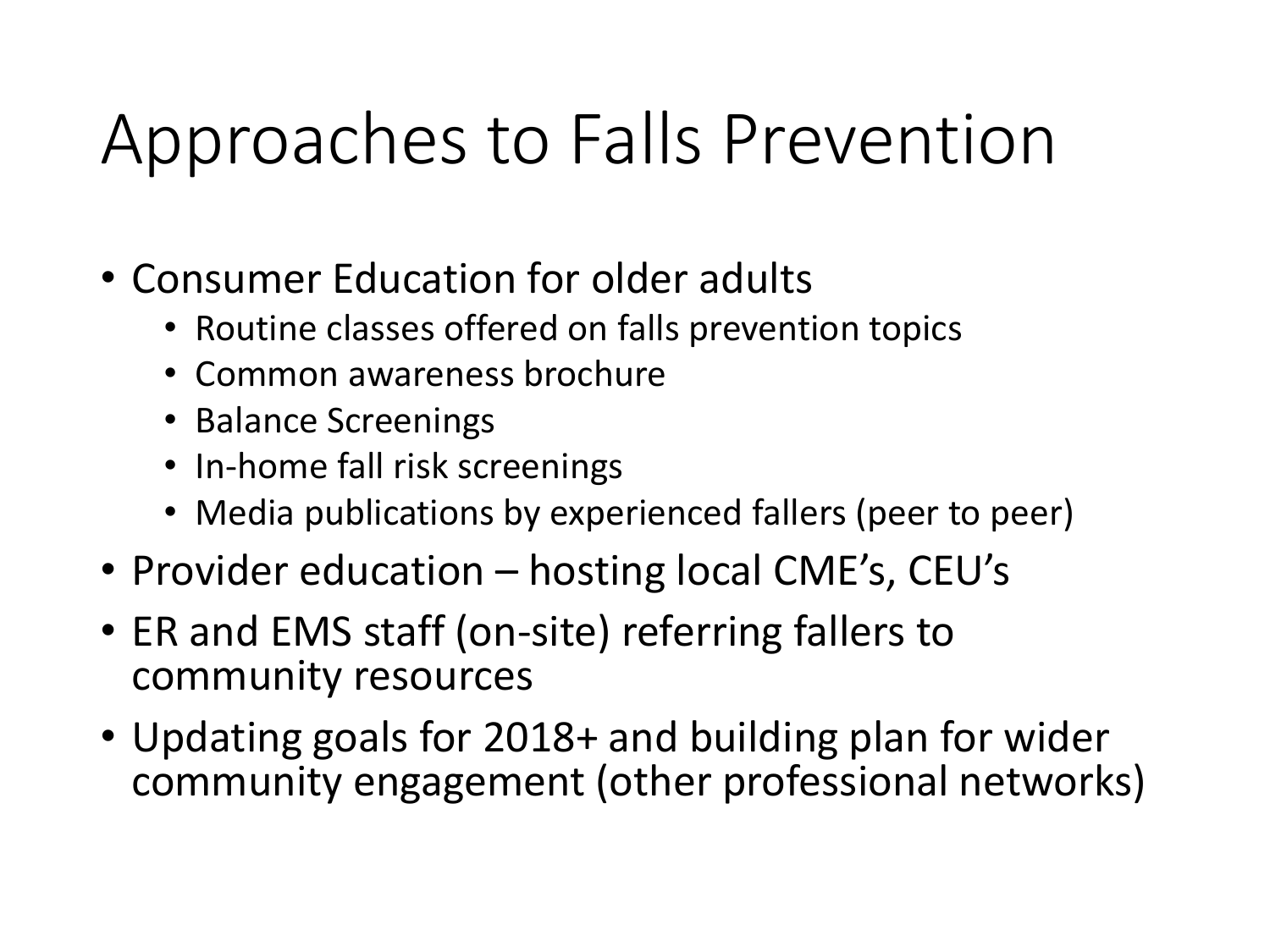## History of Doing Stepping On

- 1,700 participated in Stepping On since 2006
- The class where the local pharmacist spoke on medication risks identified meds are a big concern
- Older adults were motivated to learn more about their medication risks specific to their falls
- Started small group of community partners to see if community resources (pharmacists) could be used in a different way
- The medication topic was the key for creating the community-academic partnership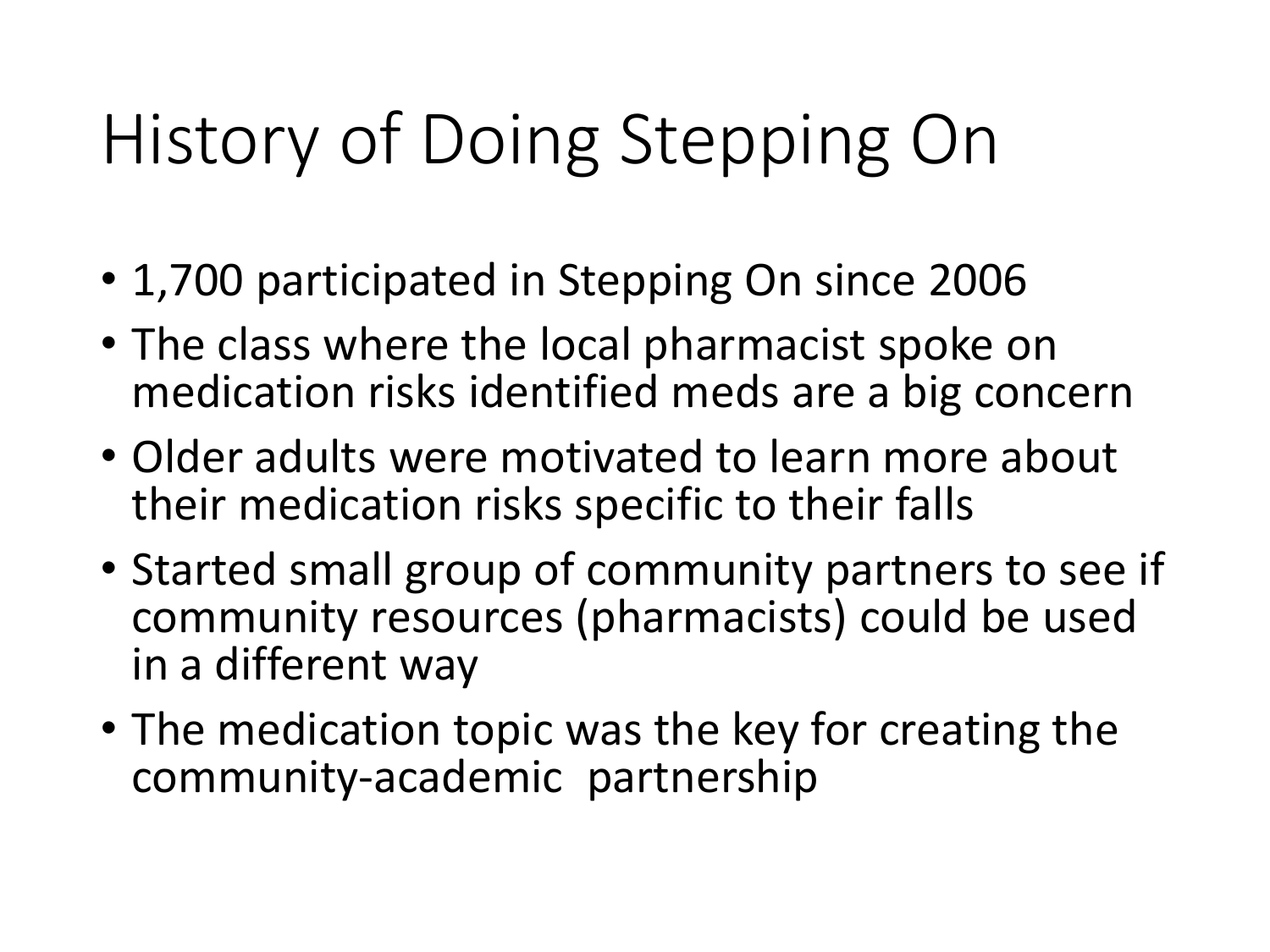### Medications

- **F**alls **R**isk **I**ncreasing **D**rugs (FRIDs)
- Categories, conditions, effects
- Use is common
- Assessment, monitoring, and modification

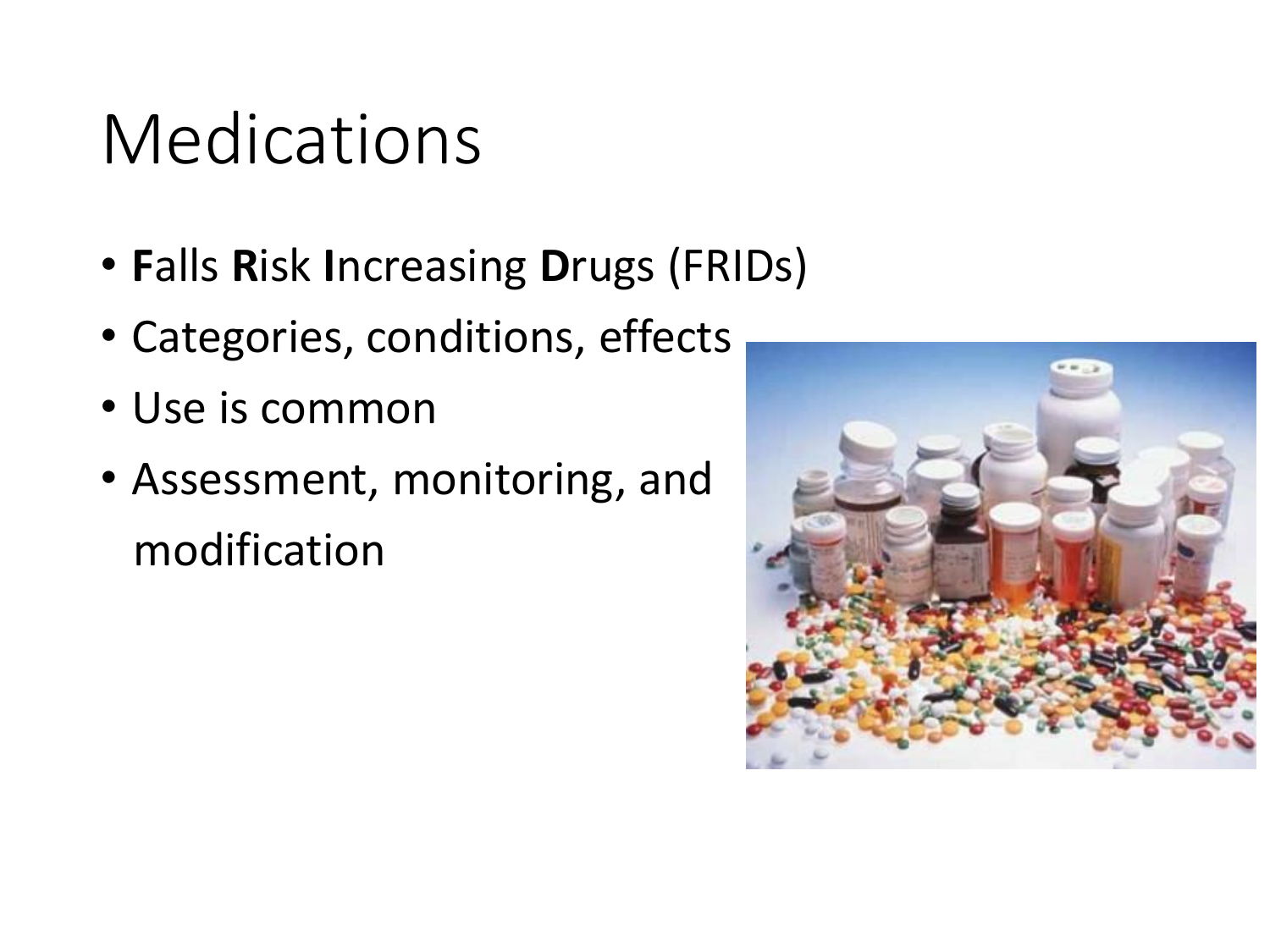#### Medication Therapy Management (MTM) anno anno

**Medication Therapy Management (MTM): More Than Traditional Counseling** 



- New role for pharmacists
- Not just consultation
- Medication "check-up"
- Pharmacy students trained to do this activity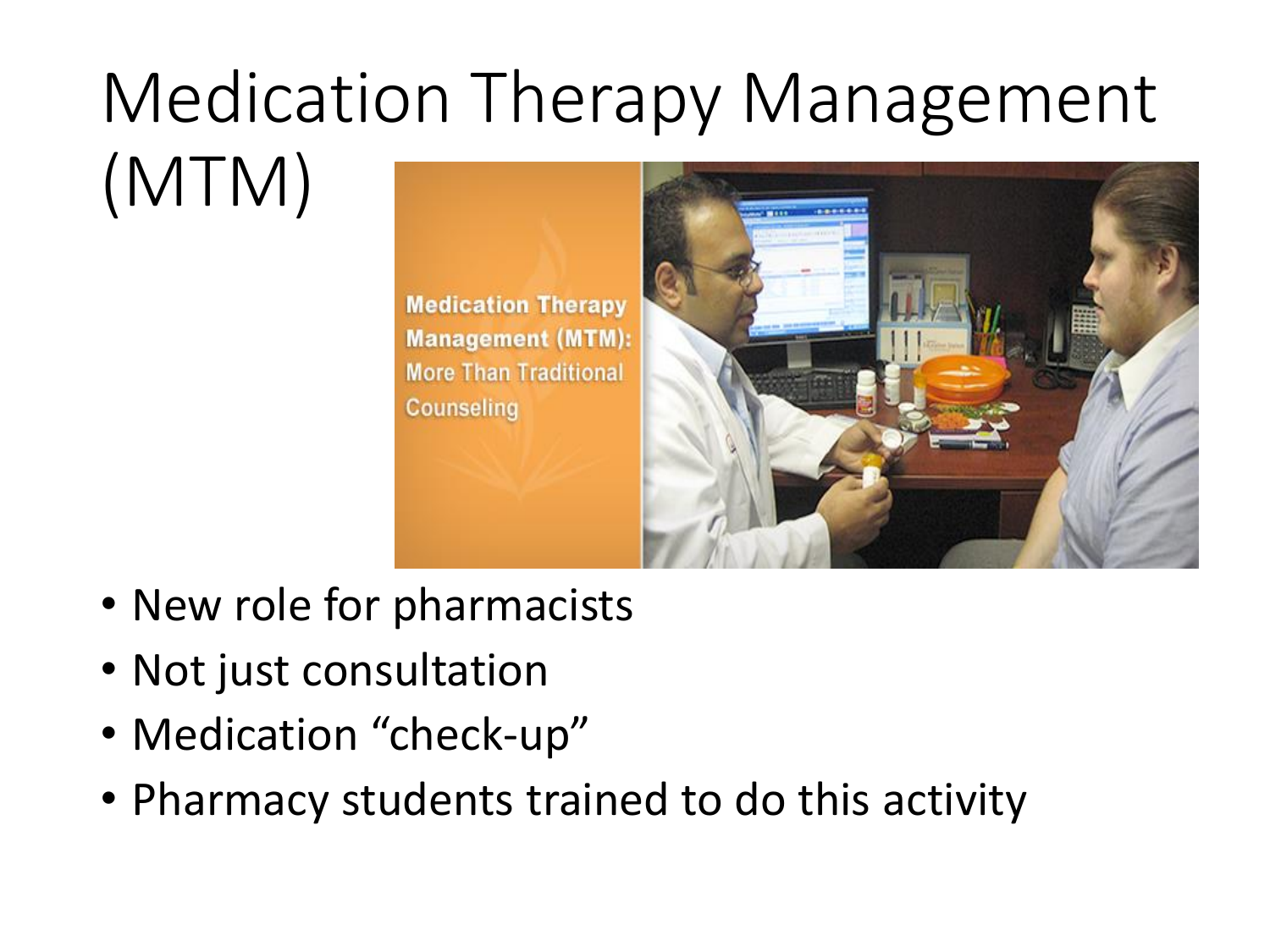## The Big Questions

- Can we develop an MTM program for older adults focused on FRIDs?
- Will a pharmacist-provided MTM program focused on FRIDs be effective at modifying FRID use and improving medication safety for older adults?
- Our community-academic partnership addressed these two questions
	- Team
		- Brown County ADRC
		- Streu's Pharmacy
		- University of Wisconsin School of Pharmacy
		- University of Wisconsin-Madison School of Medicine
		- Community Academic Aging Research Network (CAARN)
	- ICTR Pilot Grant
		- 1UL1RR025011 (Mott) 07/01/11–03/30/13 CTSA program of NCRR/NIH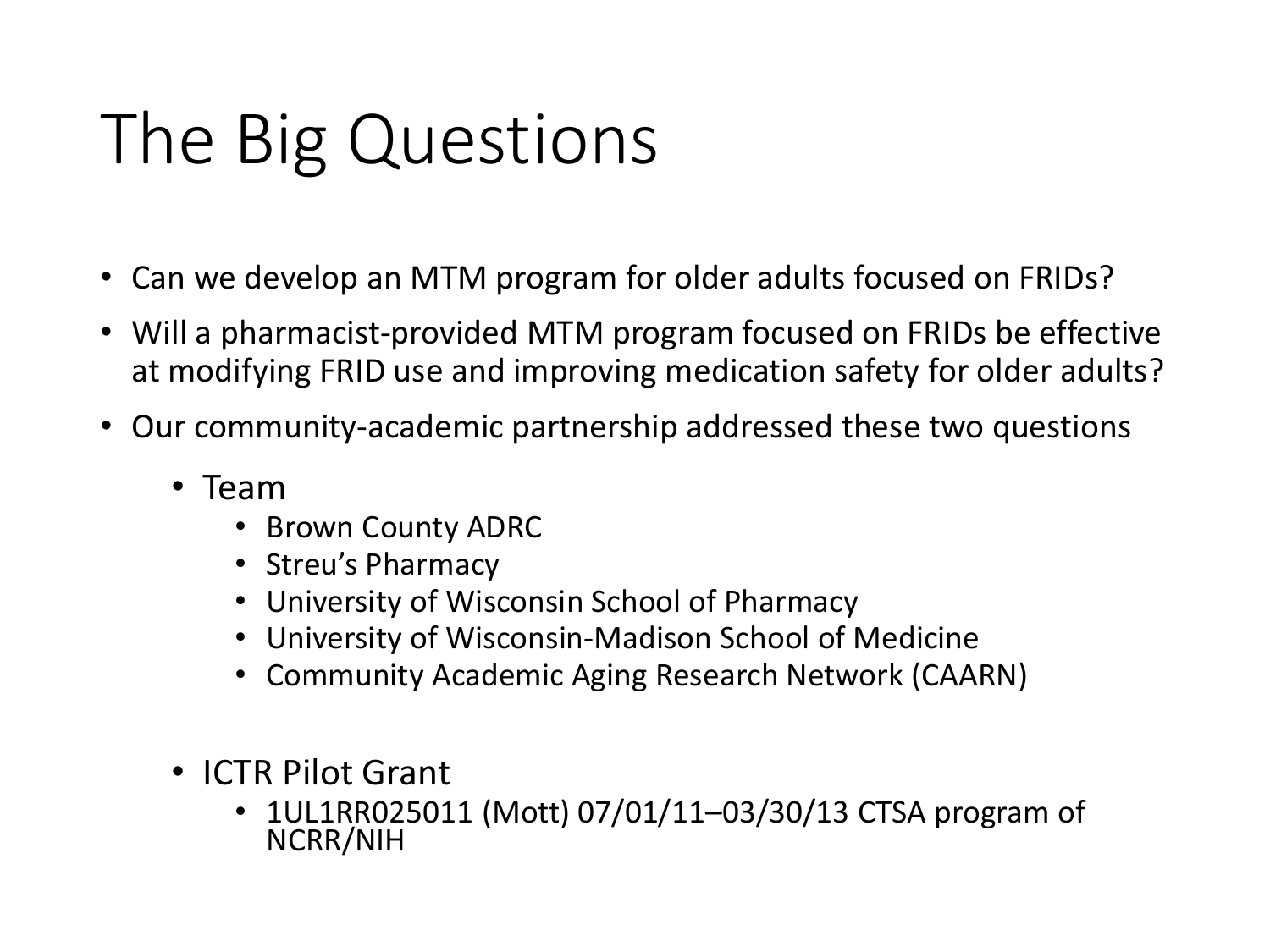## Study Overview

#### **Treatment Group (n=40)**

- Complete a Falls Prevention Program (Stepping On)
- **Meet with study pharmacist for 60 min.**
- **Suggested modifications**
- Monthly follow-up for 6 months

#### **Control Group (n=40)**

- Complete a Falls Prevention Program (Stepping On)
- Receive brochure
- Monthly follow-up for 6 months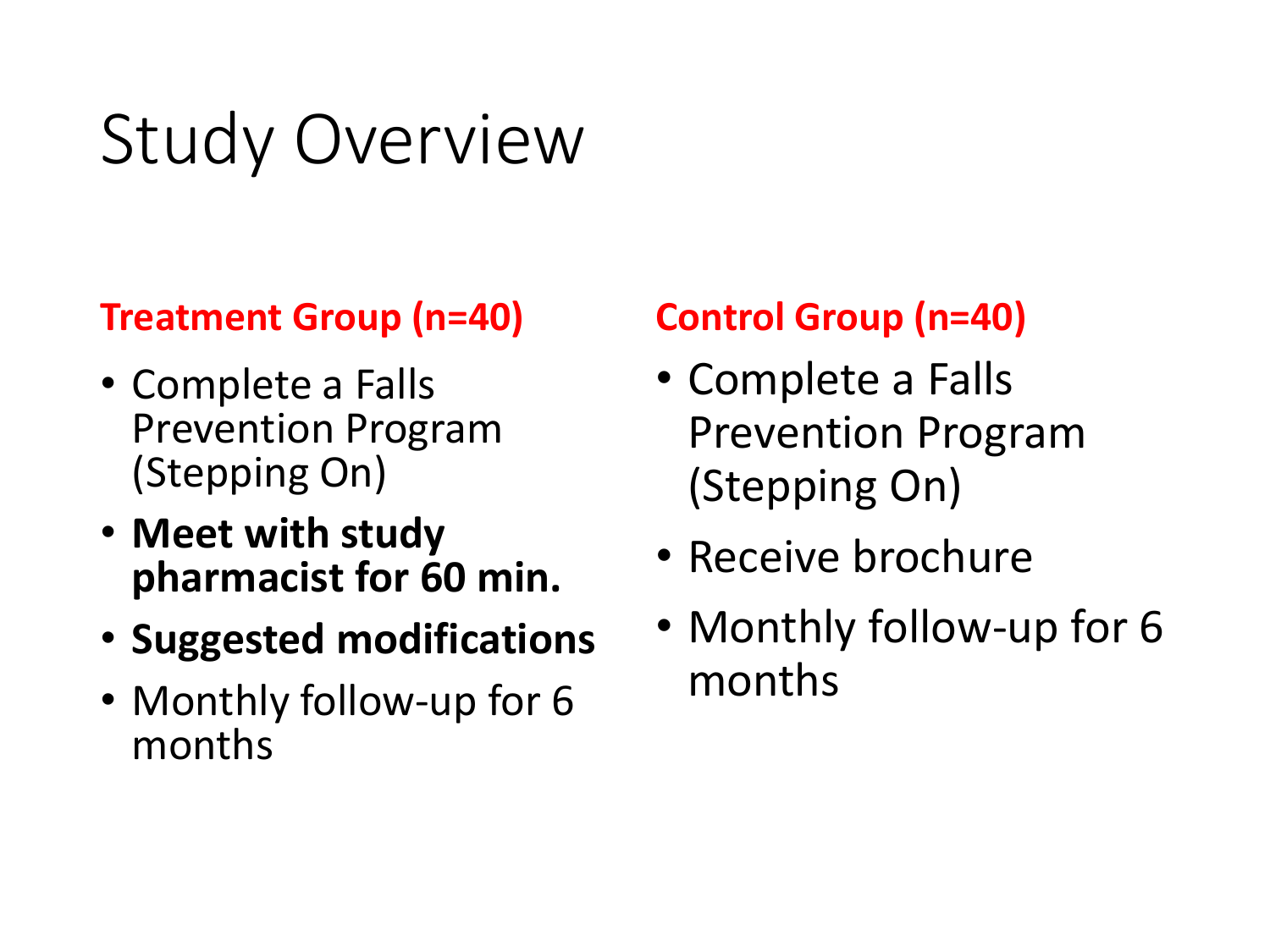### Percent of FRID Users Who Stopped all FRID Use



Note: In terms of falling, 28.9% and 40% of older adults in Treatment and Control group, respectively, fell in 6 months.